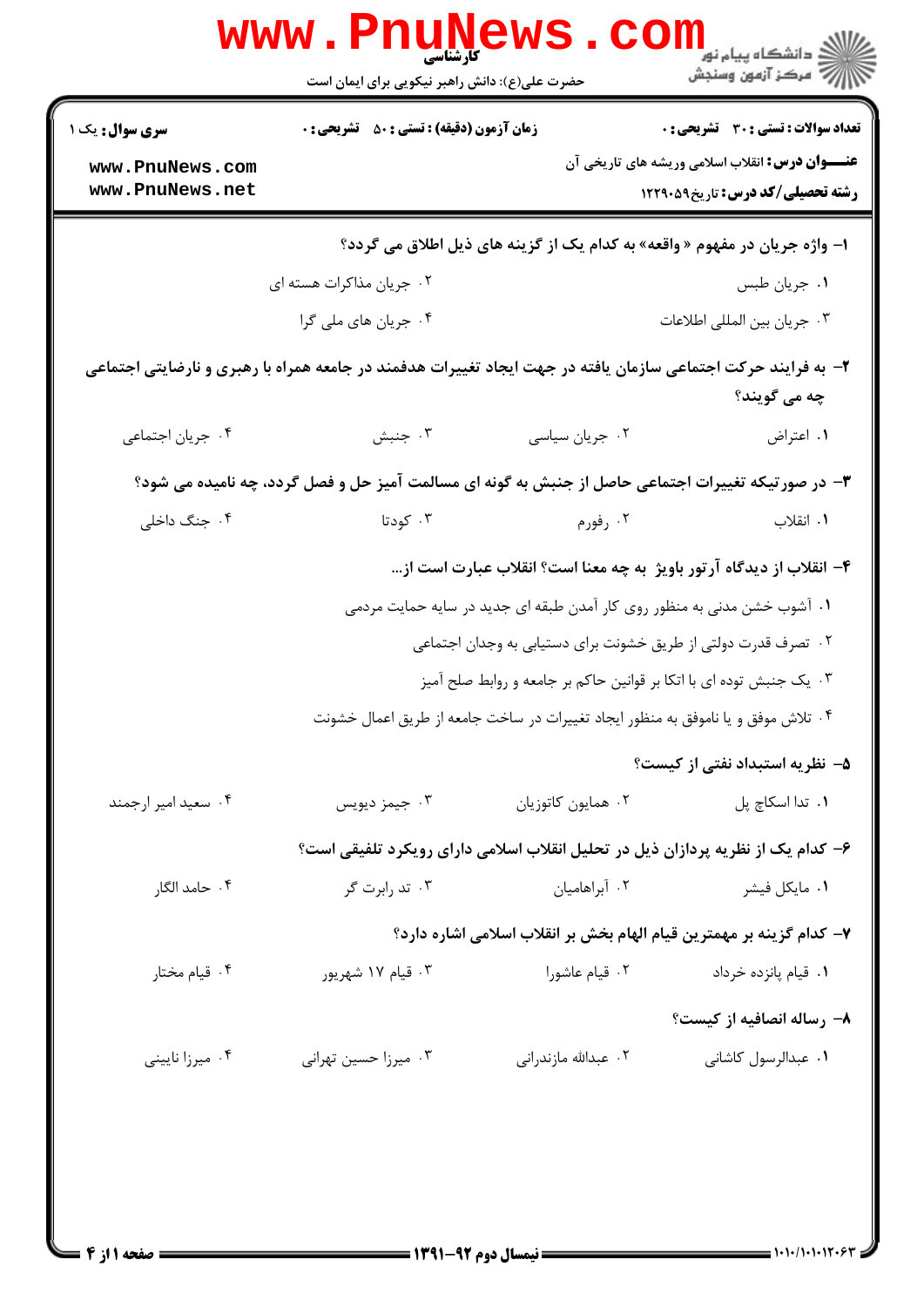|                                                              | www.PnuNews<br>حضرت علی(ع): دانش راهبر نیکویی برای ایمان است |                                | ڪ دانشڪاه پيا <sub>م</sub> نور<br>ر <i>ا</i> ⊂ مرڪز آزمون وسنڊش                                                                                                                                                                                                                                                                                                                                                                                                          |
|--------------------------------------------------------------|--------------------------------------------------------------|--------------------------------|--------------------------------------------------------------------------------------------------------------------------------------------------------------------------------------------------------------------------------------------------------------------------------------------------------------------------------------------------------------------------------------------------------------------------------------------------------------------------|
| <b>سری سوال :</b> ۱ یک<br>www.PnuNews.com<br>www.PnuNews.net | <b>زمان آزمون (دقیقه) : تستی : 50 ٪ تشریحی : 0</b>           |                                | <b>تعداد سوالات : تستی : 30 ٪ تشریحی : 0</b><br><b>عنـــوان درس:</b> انقلاب اسلامی وریشه های تاریخی آن<br><b>رشته تحصیلی/کد درس:</b> تاریخ1۲۲۹۰۵۹                                                                                                                                                                                                                                                                                                                        |
|                                                              |                                                              |                                | ۹– کدام گزینه بر اندیشه های سید جمال الدین اسد آبادی اشاره ندارد؟<br>٠١. جامعه ايده آل از ديدگاه او مبتنى بر حفظ وحدت در جوامع اسلامى است<br>۰۲ از دیدگاه او آزادی انسان عبارت است از اختیار نفس و جدایی آن با خودسری های فردی<br>۰۳ از دیدگاه او تضادی بین دین و دنیا وجود ندارد بلکه پیشرفت را عامل قدرت یابی دین می داند<br>۰۴ از دیدگاه او تضادی بین دین و علوم روز وجود ندارد بلکه آن را عامل پیشرفت دین می داند<br>۱۰– کدام گزینه درباره قرارداد تنباکو درست نیست؟ |
| ۰۴ امیر اعلایی                                               | ۰۳ رزم آرا                                                   | ٠٢ عبدالحسين هژير              | ۰۱ ناصرالدین شاه با اعطای امتیاز تنباکو به دنبال تامین مالی سفرهای خارجی خود بود.<br>۰۲ هدف اصلی این قیام لغو امتیازات واگذار شده به بیگانگان بود.<br>۰۳ امتیاز تنباکو به مدت ۵۰ سال در اختیار یک شرکت روسی قرار گرفت.<br>۰۴ ناصرالدین شاه در ازای امضای این قرارداد بیست و پنج هزار لیره پاداش دریافت کرد.<br>1۱– کدام یک از افراد ذیل توسط فداییان اسلام ترور نشدند؟<br>۰۱ احمد کسروی                                                                                  |
| ۰۴ میرزای نایینی                                             | نواب صفوى $\cdot$ ۳                                          | ۲ . شيخ فضل الله نوري          | ۱۲- کدام روحانی برای نخستین بار به مساله فلسطین و حمایت مسلمانان از آن توجه نمود؟<br>٠١. آيت الله كاشاني<br>۱۳- کدام یک از موارد ذیل از اقدامات مهم آیت الله بروجردی محسوب می شود؟<br>۰۱ اعزام هیات های مبلغ به منظور رسیدگی به امور شیعیان در کشورهای مختلف<br>۰۲ انجام مصاحبه های متعدد و ارائه استدلال ها در جهت حضور مردم در صحنه های سیاسی<br>۰۳ ایجاد ارتباط بین ملیون و مذهبیون در جهت نشر اندیشه های جبهه ملی                                                    |
| ۰۴ آبان ۱۳۵۸                                                 | ۰۳ تا فروردین ۱۳۵۸                                           | ۰۲ ۱۵ خرداد ۱۳۴۲               | ۰۴ واکنش صریح به لایحه انجمن های ایالتی و ولایتی<br>۱۴- تسخیر لانه جاسوسی آمریکا در ایران در چه تاریخی صورت گرفت؟<br>۱. ۱۳ آبان ۱۳۴۳<br>1۵- کتاب « ریشه های انقلاب ایران» از کیست؟                                                                                                                                                                                                                                                                                       |
| ۰۴ اسکاچ پل<br>۰۴ برینگتون مور                               | ۰۳ اسیوزیتو<br>۰۳ برينتون                                    | ۰۲ آبراهامیان<br>۰۲ جیمز دیویس | <b>۱</b> . نیکی کدی<br>۱۶- نظریه « توقعات فزاینده» از کیست؟<br>٠١. هانتينگتون                                                                                                                                                                                                                                                                                                                                                                                            |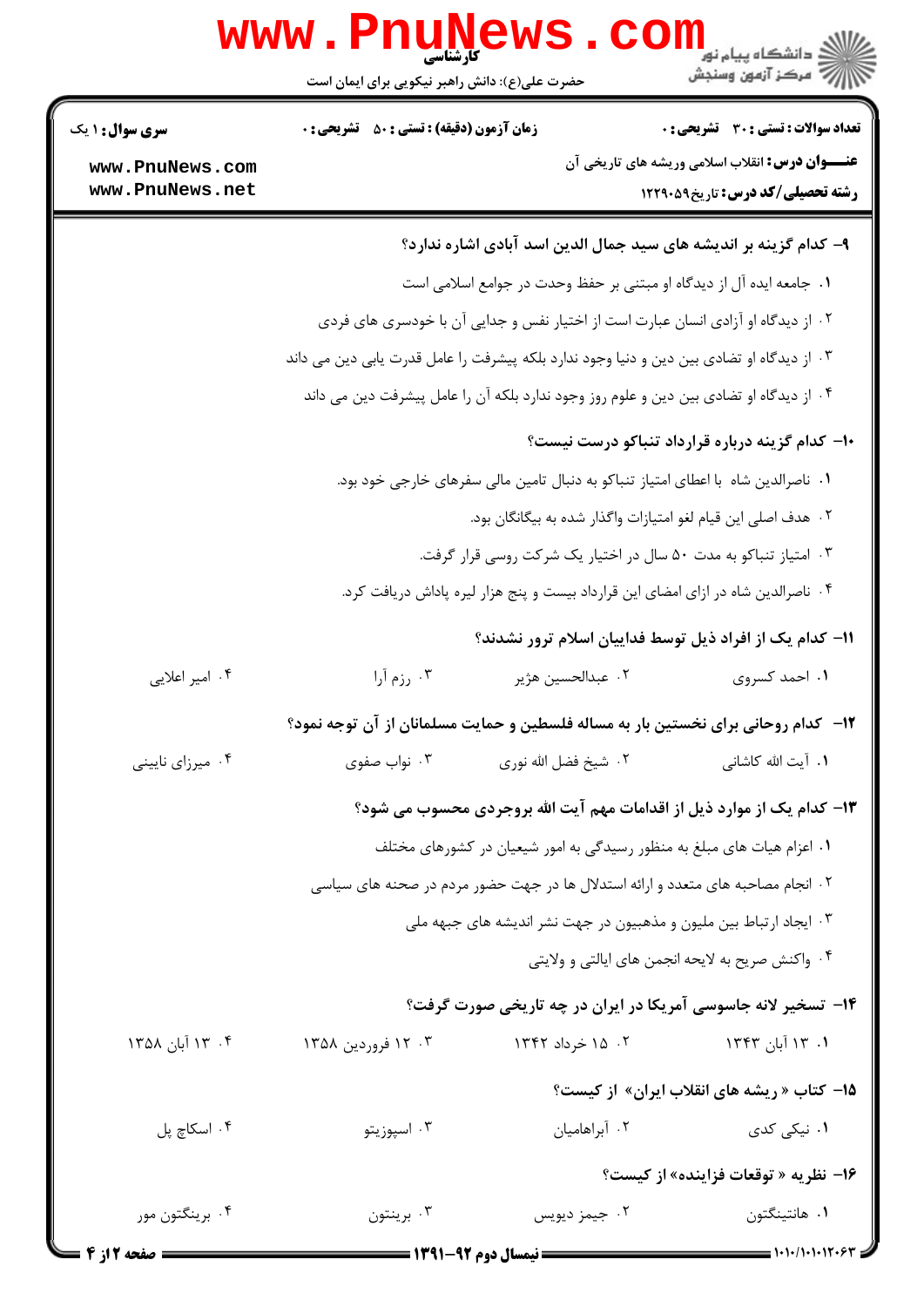|                                                    | حضرت علی(ع): دانش راهبر نیکویی برای ایمان است                                        |                                                                    | الله دانشگاه پیام نور COM<br>الله مرکز آزمون وسنجش                                                |
|----------------------------------------------------|--------------------------------------------------------------------------------------|--------------------------------------------------------------------|---------------------------------------------------------------------------------------------------|
| <b>سری سوال : ۱ یک</b>                             | <b>زمان آزمون (دقیقه) : تستی : 50 ٪ تشریحی : 0</b>                                   |                                                                    | <b>تعداد سوالات : تستی : 30 ٪ تشریحی : 0</b>                                                      |
| www.PnuNews.com<br>www.PnuNews.net                 |                                                                                      |                                                                    | <b>عنـــوان درس:</b> انقلاب اسلامی وریشه های تاریخی آن<br><b>رشته تحصیلی/کد درس: تاریخ1۲۲۹۰۵۹</b> |
|                                                    | ۱۷- کدام گزینه بر دیدگاه مارکسیست ها در خصوص تعریف ایدئولوژی اشاره دارد؟             |                                                                    |                                                                                                   |
|                                                    | ۰۲ دانش ایده ها بر پایه مقابله با جهل                                                |                                                                    | ٠١ انديشه شناسى بر پايه خدمت به انسانها                                                           |
| ۰۴ منعکس کننده مناسبات اقتصادی بر پایه اصول طبقاتی |                                                                                      |                                                                    | ۰۳ آماده شدن برای پذیرش فرمانروایی عقل                                                            |
|                                                    | ۱۸– کدام یک از موارد ذیل بر ریشه های انقلاب اسلامی ایران از دیدگاه فوکو اشاره ندارد؟ |                                                                    |                                                                                                   |
|                                                    | ۰۲ وجود اراده جمعی در آیین های مذهبی                                                 |                                                                    | ٠١ عوامل شتاب زا و مدرنيزاسيون                                                                    |
|                                                    | ۰۴ تلفیق دین و سیاست                                                                 |                                                                    | ۰۳ اقتدار گرایی حکومت                                                                             |
|                                                    |                                                                                      |                                                                    | ۱۹- نخستین کارویژه رهبری در انقلاب چیست؟                                                          |
|                                                    | ۰۲ بیان مسائل پیچیده داخلی                                                           |                                                                    | ۰۱ اشاعه ايدئولوژي                                                                                |
|                                                    | ۰۴ استفاده از ابزار مناسب در بسیج توده ها                                            |                                                                    | ۰۳ مهارت و قدرت در بحث و مجادله                                                                   |
|                                                    | +۲- کدام یک از عوامل ذیل بر عوامل دور دوم مبارزات امام خمینی اشاره دارد؟             |                                                                    |                                                                                                   |
|                                                    |                                                                                      | ۰۱ بکارگیری شیوه نوین مبارزاتی در برابر شاه و استعمار خارجی        |                                                                                                   |
|                                                    |                                                                                      | ٠٢ دوران فترت همراه با انتشار اعلاميه ها و فتواها و سخنراني ها     |                                                                                                   |
|                                                    |                                                                                      |                                                                    | ۰۳ تحریم تقیه                                                                                     |
|                                                    |                                                                                      |                                                                    | ۰۴ پیوند دادن دین و سیاست                                                                         |
|                                                    |                                                                                      |                                                                    | <b>۲۱</b> - اسکان اجباری عشایر از اقدامات کیست؟                                                   |
| ۰۴ محمد رضا پهلوی                                  | ۰۳ رضاشاه                                                                            | ۰۲ محمد علی شاه                                                    | ٠١. احمدشاه                                                                                       |
|                                                    | ۲۲– از دیدگاه آنتونی پارسونز عمده ترین علت سقوط محمد رضا پهلوی چه بود؟               |                                                                    |                                                                                                   |
| ۰۴ استبداد                                         | ۰۳ غرور و نخوت                                                                       | ۰۲ مدرنیزاسیون                                                     | ۰۱ شتابزدگ <i>ی</i>                                                                               |
|                                                    | ٢٣- شعار اصلاح ساختار سياسي و اجتماعي متعلق به كدام رييس جمهور آمريكا بود؟           |                                                                    |                                                                                                   |
| ۰۴ ساليوان                                         | ۰۳ کسینجر                                                                            | ۰۲ کندی                                                            | ۰۱ کارتر                                                                                          |
|                                                    |                                                                                      | ۲۴- کدام گزینه بر تغییر اصل ۴۸ قانون اساسی در سال ۱۳۲۸ اشاره دارد؟ |                                                                                                   |
|                                                    | ٢. انتخاب محل خدمت قضات توسط دولت                                                    |                                                                    | ٠١ انتخاب ملكه به عنوان نائب السلطنه                                                              |
|                                                    | ۰۴ حذف اصل ايراني الاصل بودن مادر وليعهد                                             | ۰۳ سپردن قدرت انحلال مجلس شورای ملی و سنا به شاه                   |                                                                                                   |